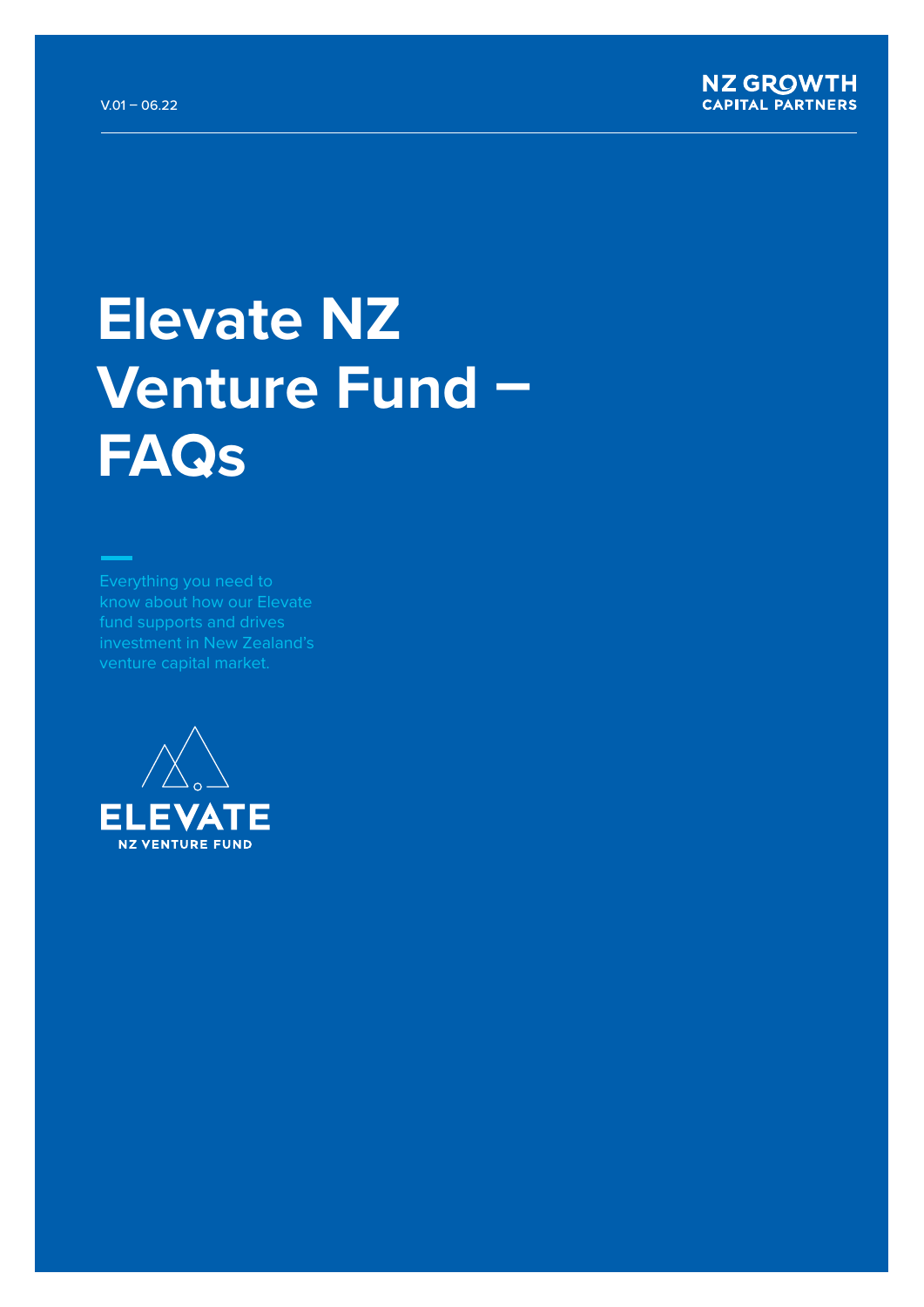

## **Contents.**

| 1.0 The Elevate NZ Venture Fund and its purpose | っ  |
|-------------------------------------------------|----|
| 2.0 Eligibility and guidelines                  | 5  |
| 3.0 Policy Statement questions                  | 8  |
| 4.0 Investment process                          | 10 |
| 5.0 Other questions                             | 17 |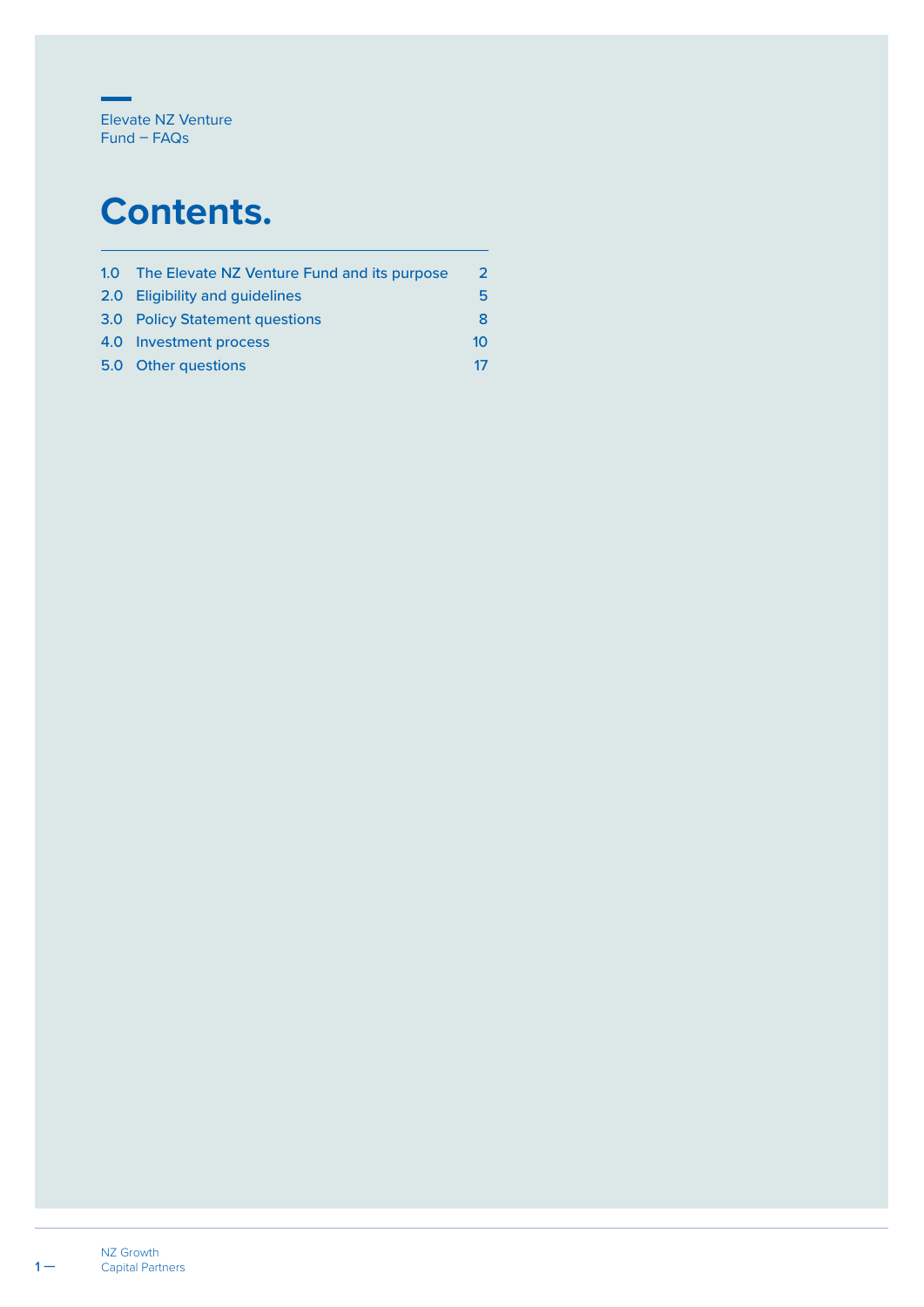## <span id="page-2-0"></span>**1. The Elevate NZ Venture Fund and its purpose**

## **1.1 What is the Elevate NZ Venture Fund?**

The Venture Capital Fund or VCF was established under the Venture Capital Fund Act 2019 (**VCF Act**) which was passed into legislation on 13 December 2019. In March 2020, the Venture Capital Fund was formally launched as Elevate NZ Venture Fund (**Elevate**). It is as a fund of funds programme designed to fill the capital gap for high-growth New Zealand businesses at the Series A and B fundraising stage. Elevate will look to allocate up to \$300 million into venture capital firms over a five year period.

Elevate aims to stimulate a functioning venture capital industry and make sure that high-growth New Zealand businesses have access to the capital and connections that they need in order to be successful. This will be achieved primarily by investing into venture capital funds (alongside private investors) that have the capability and connections to help New Zealand businesses achieve success.

Under a limited partnership agreement and management deed, New Zealand Growth Capital Partners Limited (**NZGCP** – formerly New Zealand Venture Investment Fund Limited), through its wholly owned subsidiary Elevate NZ Venture Fund GP Limited (the **GP**), has been appointed to manage Elevate. NZGCP is required to allocate Elevate's capital based on best-practice fund selection criteria, taking into account the VCF Act's objectives and policy statement parameters. As Elevate's sole limited partner the Guardians of New Zealand Superannuation (**Guardians**) provide oversight of NZGCP's management role.

In addition, NZGCP will also be undertaking market development activities to support the New Zealand venture capital market.

More details about how fund managers can apply and the key parameters of Elevate are available on our [website](https://www.nzgcp.co.nz/funding/elevate-venture-fund/).

## **1.2 What is the purpose of Elevate?**

Young, dynamic firms are important in building a knowledge economy and transforming our economy to become more productive, sustainable and inclusive. These firms are agile and introduce disruptive and innovative technologies, which large corporates are often not well suited to achieve. Many of the young, dynamic firms, however, struggle to fully develop in New Zealand because of the shallowness of the specialised domestic early stage capital markets, and especially a lack of venture capital.

The purpose of Elevate is to increase the amount of capital available to New Zealand startups and to develop New Zealand's venture capital markets to function more effectively. If successfully implemented it is expected that over time more venture capital will become available to New Zealand entities from sources other than Elevate and that New Zealand entities that receive venture capital funding are more likely to grow into successful and sustainable businesses.

For more details on the purpose and structure of Elevate refer to the [VCF Act](https://www.legislation.govt.nz/act/public/2019/0076/21.0/whole.html) and associated [Policy Statement](https://www.nzgcp.co.nz/assets/Media/VCF-Policy-Statement.pdf).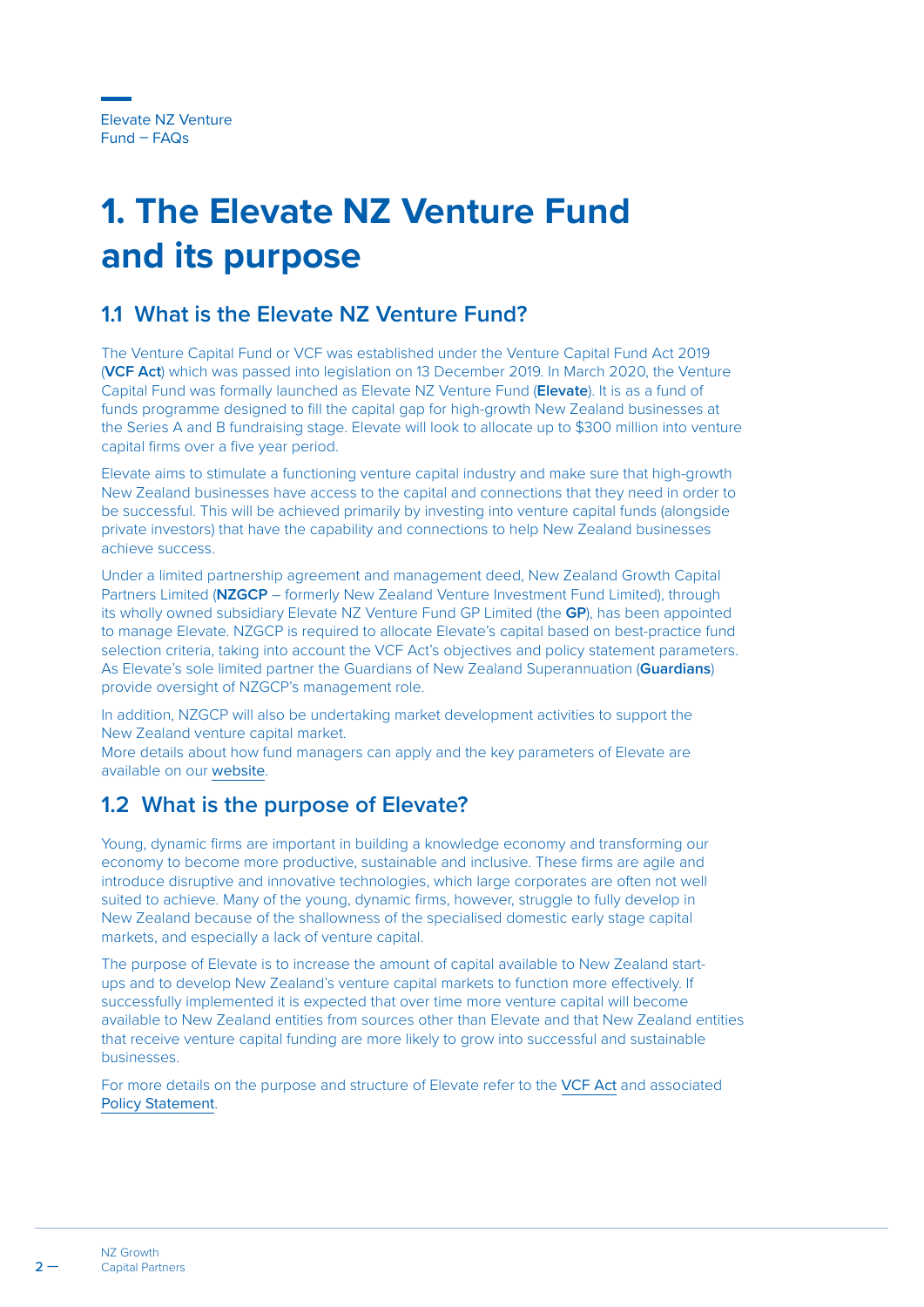#### **1.3 What is a fund of funds programme?**

This means that Elevate will invest directly into a portfolio of venture capital funds with the intent that those funds (the **Underlying Funds**) will then invest directly into New Zealand high-growth companies, predominantly at the Series A and Series B fund raising stage. We monitor these funds' performance and ensure that they are investing based on the guidelines we set out when we allocate funds to them.

Elevate will invest in these funds on commercial terms alongside private and institutional investors. The intended outcome of this matching capital model is that up to \$300 million of Elevate capital will be leveraged alongside that private capital to see in excess of \$600 million in total being committed over five years into these Underlying Funds.

Elevate will not be involved in the day to day decision making of the Underlying Funds. Our job is to find the most appropriate venture capital fund managers and to give them the flexibility to do their jobs. We will provide an oversight to ensure that the objectives of Elevate are being met.

Elevate may also co-invest directly into later stage companies alongside an Underlying Fund where they request us to do so and where we think it is in the best interest of Elevate and subject to certain other conditions as set out in Elevate's limited partnership agreement with the Guardians of New Zealand Superannuation (the Guardians).

#### **1.4 What is the expected life of Elevate?**

Our expectation is that up to \$300 million will be allocated, *alongside private capital*, within the first five years to the Underlying Funds. The Underlying Funds will then invest their capital over a similar or longer period from when they receive their allocation from Elevate.

The intention is that beyond year five Elevate will then start recycling returns from early funds and recycle that capital back into the market (via future vintage funds and/or new managers that emerge) for a further 10 years. This will be dependent on (i) the performance of Elevate against its objectives which will be assessed on a regular basis and (ii) the required life of Elevate to continue to support development of the NZ venture capital ecosystem, which may be modified.

## **1.5 When will you allocate the money?**

Elevate has limits under its limited partnership agreement as to how much can be allocated in any year with the intention to phase allocations over the initial five years of the programme.

## **1.6 Who is responsible for running Elevate?**

The Crown has tasked the Guardians with ensuring Elevate is invested into New Zealand's venture capital market in accordance with best-practice investment management.

The Guardians have entered into a limited partnership agreement (as the sole limited partner) for Elevate where Elevate has appointed the GP (a subsidiary of NZGCP) to manage Elevate through the allocation of capital based on best-practice fund selection criteria, in accordance with the VCF Act's objectives and policy statement parameters.

The Guardians, acting in their capacity as the sole limited partner, oversees and monitors the management role of the GP and the performance of Elevate.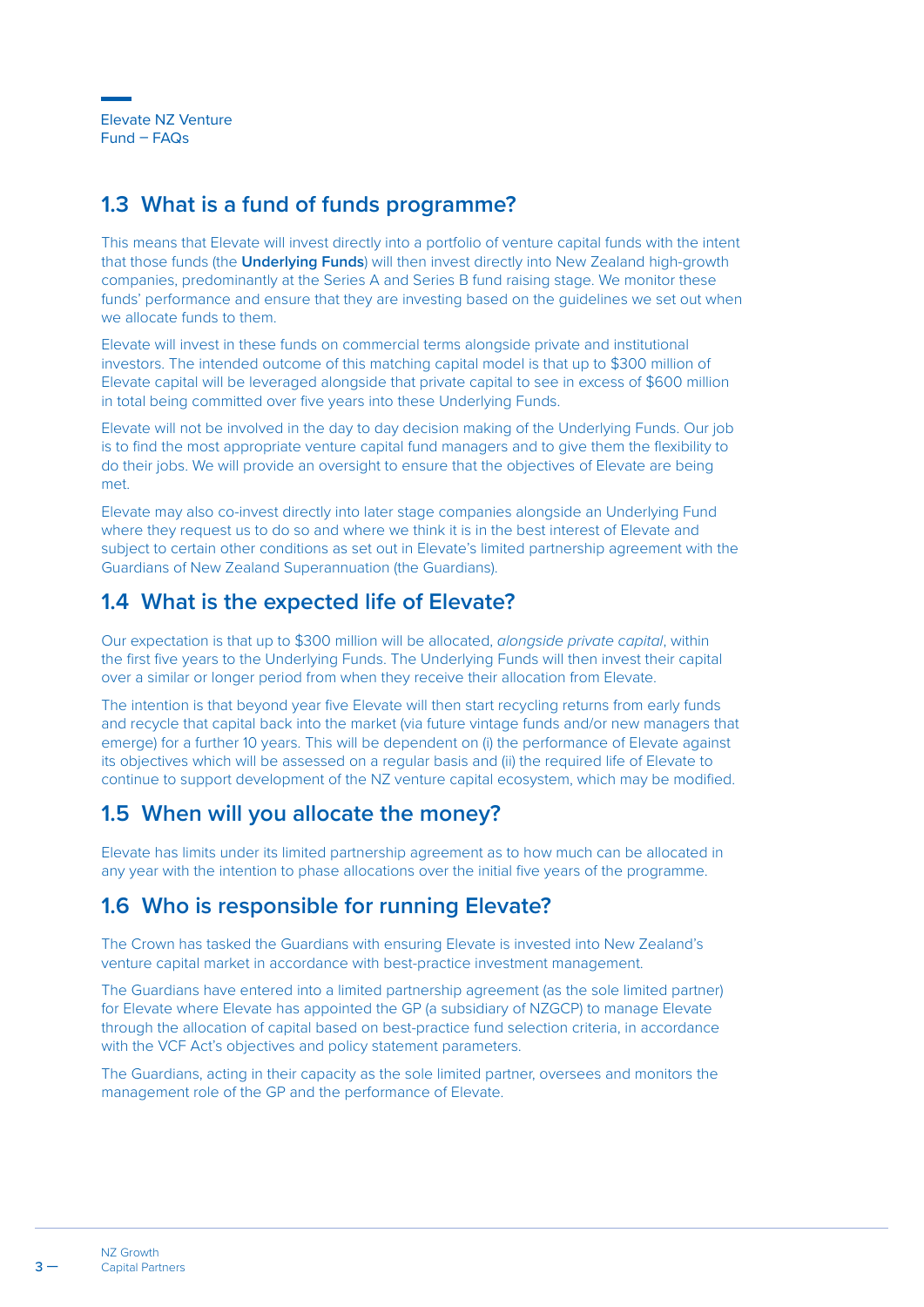## **1.7 Is the operating model of Elevate fixed?**

Elevate has been established as a fund of funds and will be deployed by NZGCP under this model. As the New Zealand venture capital ecosystem evolves the government's support for that ecosystem is intended to adapt to the needs of the market and New Zealand entities. NZGCP will seek to continually engage with all stakeholders in the ecosystem, alongside Ministers and Officials, on a regular basis.

## **1.8 Who provides the funding?**

The funding is from the New Zealand Government, partly as a redirection of government contributions that would have been made to the New Zealand Superannuation Fund and partly from distributions received from historic realised investments by NZGCP. Elevate has to date received approximately \$260 million of capital commitment from the government and NZGCP is anticipated to provide an additional \$40 million from realisation of existing investments over the initial five-year period. Going forwards as Elevate realises returns from its investments in underlying funds, the expectation is that these will be recycled into further fund allocations and/ or co-investments.

## **1.9 What fees are you charging?**

Elevate is paying the Guardians and NZGCP fees based on actual costs associated with running the programme, including some reimbursement of shared overheads from both entities. This cost recovery model ensures there is no profit being made by either NZGCP or the Guardians.

Based on comparative fund of funds programmes, we believe the costs that Elevate will incur will be substantially lower.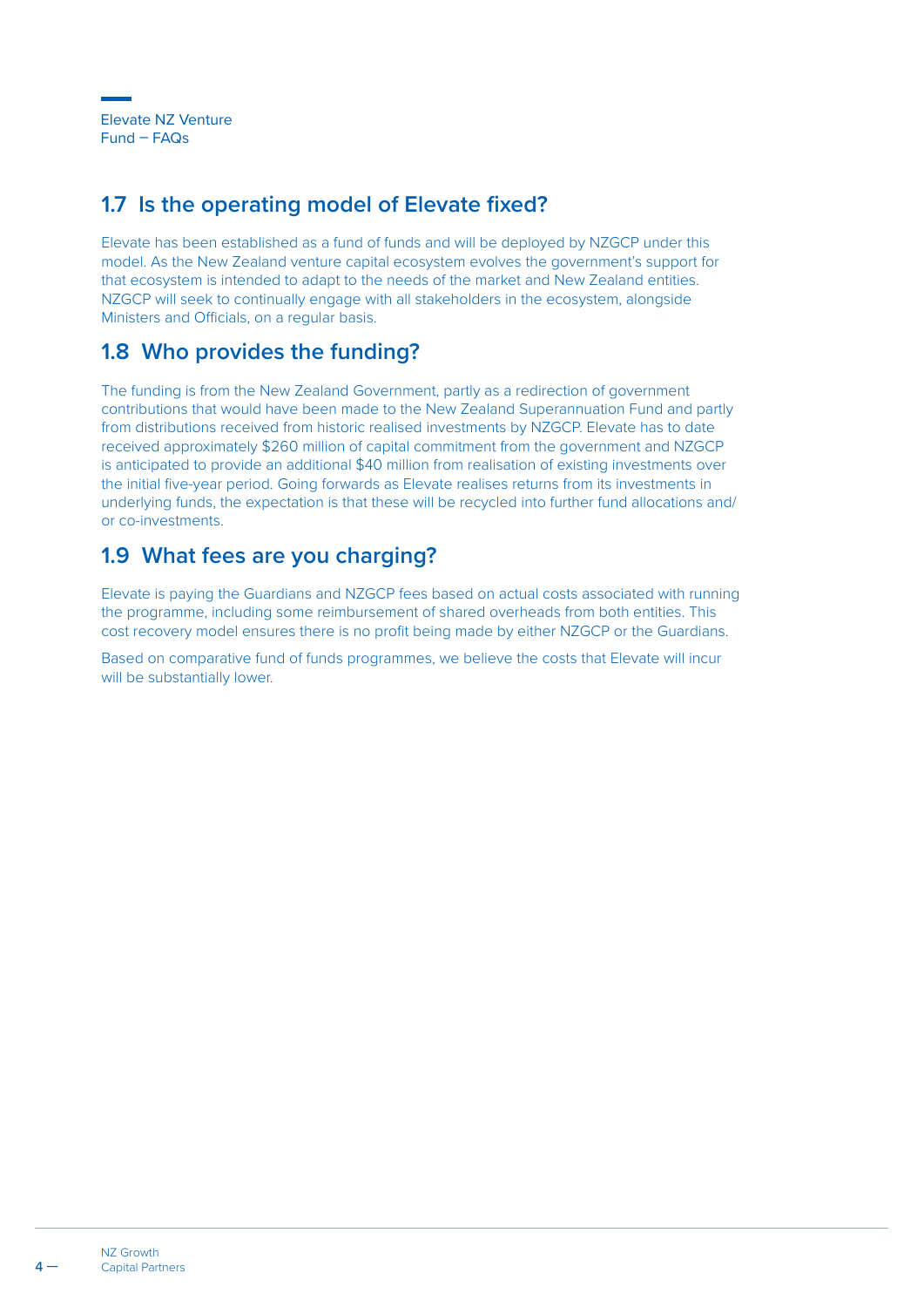## <span id="page-5-0"></span>**2. Eligibility and guidelines**

#### **2.1 Is this programme only open to New Zealand venture capital funds?**

We will seek to invest substantially all the capital available to Elevate into funds based in New Zealand. The [Policy Statement](https://www.nzgcp.co.nz/assets/Media/VCF-Policy-Statement.pdf) requires us to invest a minimum of 70% of the available capital into funds with a New Zealand connection although we believe it is beneficial to target a higher proportion. Elevate may invest the remaining 30% alongside offshore funds, provided that they will invest this capital into New Zealand entities.

#### **2.2 Is the programme only open to existing New Zealand Venture Capital funds?**

Whilst past performance as a venture capital fund manager is an important part of our assessment criteria, we do want to encourage some new entrants into this space so we welcome existing and new funds, from both onshore and offshore, to consider participating in the programme.

For first time managers, we will assess the individuals' track records of investing in high-growth companies in the absence of fund performance. We will also work with first time managers to provide more guidance on the application process and feedback from our selection process to help them understand what (if any) changes or improvements need to be made to enhance consideration of their application.

## **2.3 If I've applied for funding from NZGCP's previous venture investment fund, can I apply again?**

Yes, Elevate is a completely new programme with a new set of criteria.

In the future, we will also encourage successful funds to re-apply for investment into their next vintage of fund(s).

## **2.4 Will Elevate only invest in funds with certain structures, investment styles etc.?**

We have designed the programme to be as flexible as possible to enable us to consider different structures and investment styles. We welcome the opportunity to have different options presented to the programme for consideration.

## **2.5 How much matching capital does a fund need to raise?**

Venture capital funds will need to raise matching capital from other investors that is at least equal to the commitment from Elevate. In this way Elevate aims to stimulate at least \$600 million of investment into Series A and B stage New Zealand businesses over a fifteen year period. While funds must raise matching capital *at least* equal to Elevate's commitment, we will be targeting a higher level of matched capital where possible.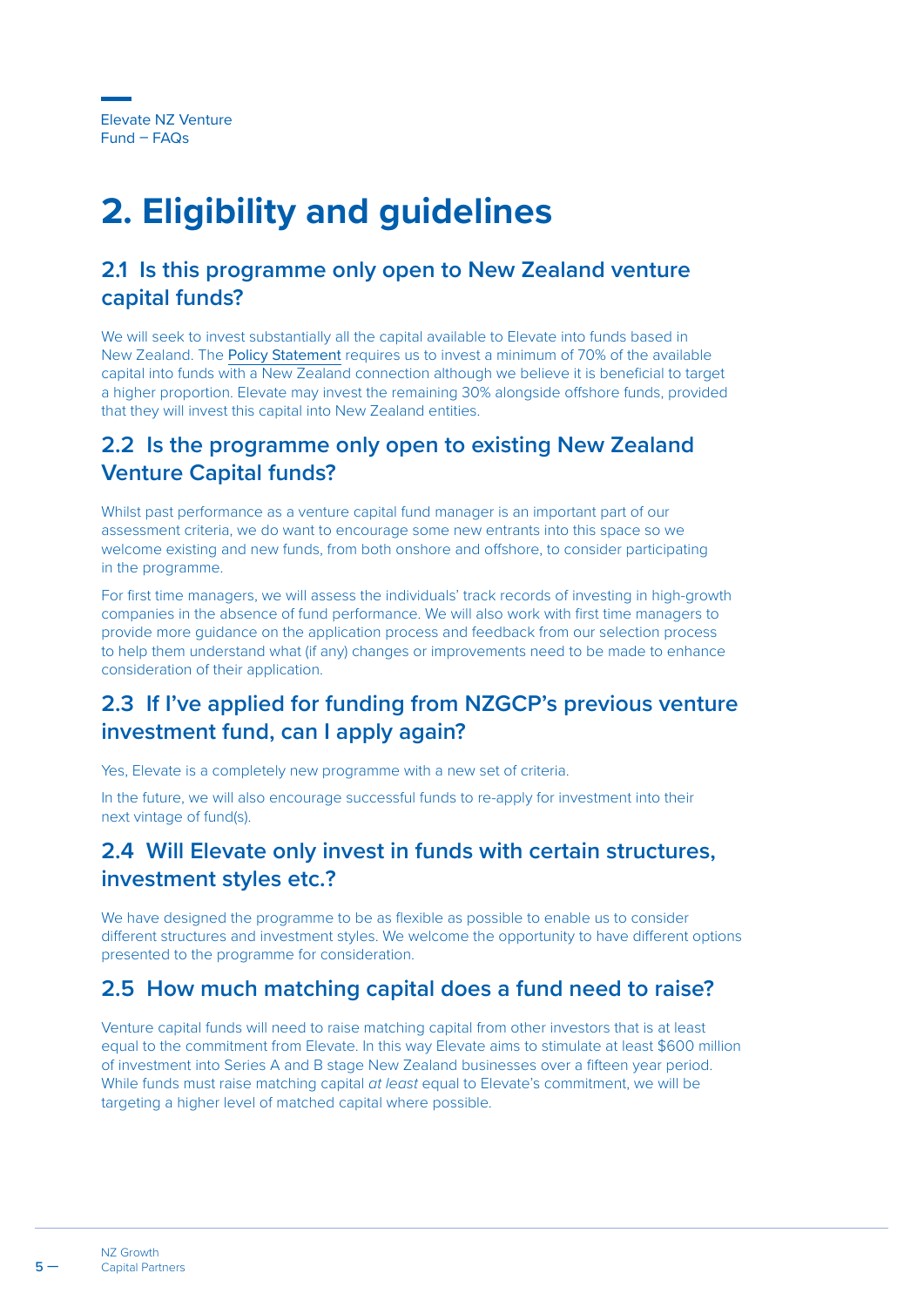## **2.6 If I raise the necessary matching capital will I automatically get Elevate funding?**

Unfortunately, it's not that simple. We are anticipating a lot of demand for funding over the five-year investment period of Elevate and want to ensure that Elevate is a success in the longterm. Therefore, we will be applying a rigorous due diligence and selection criteria to decide which funds best meet the objectives of Elevate. Simply raising matching capital is no guarantee that Elevate will invest in the venture capital fund applicant.

We will also use portfolio tools to ensure that Elevate is balanced across entire venture capital space and looks to address the key gaps that have been identified. Portfolio allocation may consider selection of first time vs. established funds, different vintages, different sector focus, different geographical network/market access etc.

We will be transparent in our process and will provide feedback to all applicants with rationale for our decisions. Further details of the [fund selection framework](https://www.nzgcp.co.nz/funding/elevate-venture-fund/) is available on our website.

#### **2.7 Does money already raised qualify as matching capital?**

We generally consider all private capital that has been raised within the six months prior to an application (and that had not been invested at that time of the application) as matching capital. However, we do appreciate that every fund is different and we have some flexibility over how we apply this rule so please get in touch to discuss your own situation.

#### **2.8 Are there any restrictions on funding from other government bodies?**

Whilst the Guardians are not directly involved in any decision-making processes of Elevate, in accordance with best practice, the Guardians (in conjunction with NZGCP) have developed their own mandate management procedures. These procedures are designed to manage any actual or potential conflicts that may arise from investments into the same underlying funds by both the New Zealand Superannuation Fund (NZSF) and Elevate. These procedures include independent investment processes between the two organisations and a separation of duties for persons at Guardians when reviewing any investment decision on behalf of NZSF where such investment is also being considered by Elevate.

It is anticipated that Elevate and/or NZSF will not, in aggregate, own more than 50% in any underlying fund although all relevant matters will be taken into account by NZGCP when Elevate is determining investment sizing.

As NZGCP has no involvement with any other crown investment vehicles, there are currently no restrictions on Elevate investing alongside any other government body or agency although this will be reviewed on a case by case basis to ensure that no conflicts (actual or perceived) exist.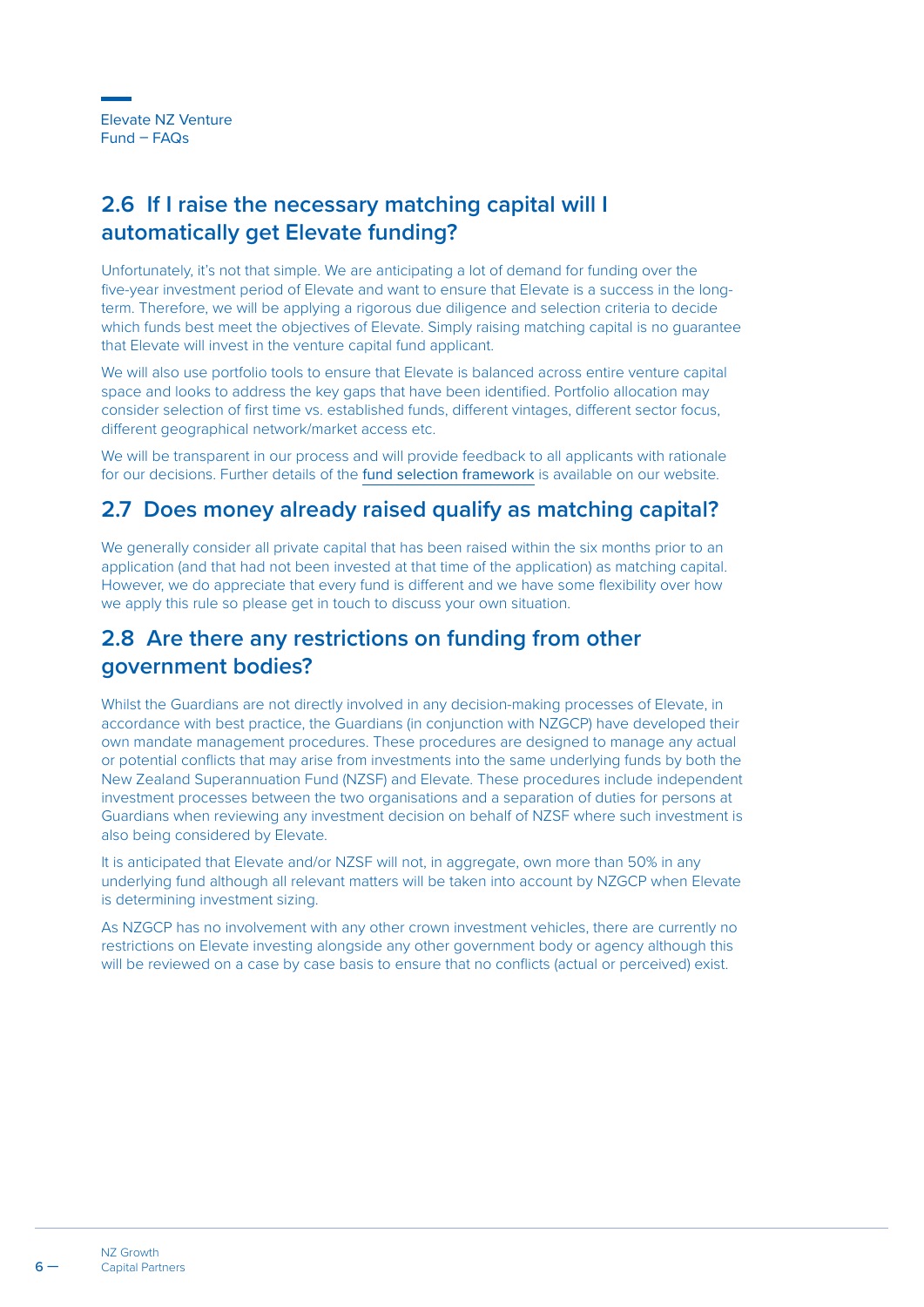#### **2.9 How long will due diligence take?**

This will depend upon the level of readiness of each potential fund and the number of funds being reviewed at that time. We anticipate full due diligence will take on average 1 – 2 months.

We are open to regular dialogue with potential funds to ensure that we screen and/or conduct detailed due diligence at the appropriate time and regular updates and informal feedback will be provided during each stage.

As conditional allocation letters will be time-bound and acknowledging the time taken to complete fund raising, we anticipate that detailed due diligence would only commence once a potential manager's fund-raising process is significantly advanced.

#### **2.10 What is the minimum fund size?**

The minimum assets under management of any fund manager which Elevate will invest in (including the funds we commit) is \$50 million. The rationale behind this number is that we believe that this level provides sufficient management fees for fund managers to be sustainable throughout their funds' lives.

However, for first time managers, we may make concessions to enable Elevate to fund them on a minimum first close (including Elevate capital) of \$30 million provided that we believe that the fund will be able to achieve a minimum fund size of \$50 million at final close. We will assess this on a case by case basis to ensure that such managers can still be sustainable.

Whilst \$50m is the minimum for assets under management at the time we invest from a sustainability perspective, we expect that funds should ultimately be targeting larger fund sizes over time as the New Zealand venture capital ecosystem matures.

#### **2.11 Will Elevate invest directly into companies?**

Elevate is predominantly a fund of funds vehicle, investing directly into venture capital funds. Elevate may co-invest alongside some Underlying Funds in later stage rounds but only:

- at the request of an underlying fund and where that fund is also investing in the round;
- where we have high conviction of that individual opportunity will provide us with a positive return; and
- up to a maximum of Elevate's pro rata entitlements i.e. based on Elevate's share of the Underlying Fund.

Elevate's priority is to invest into venture capital funds so Elevate will only co-invest in limited circumstances where it is beneficial to Elevate meeting its overall objectives. The Policy Statement limits co-investment to 20% of the overall capital available.

Our expectation is that co-investment will play a limited part of our allocation and would only be considered in a few years' time. Our primary priority is to deploy Elevate capital to venture capital funds.

#### **2.12 What fees will Underlying Funds charge?**

Fees will be negotiated on a case by case basis however we expect fees to be consistent with best market practice for venture capital firms i.e. based on a low percentage of capital allocated together with a carry (or profit share) based on realised profits subject to a minimum return threshold (hurdle).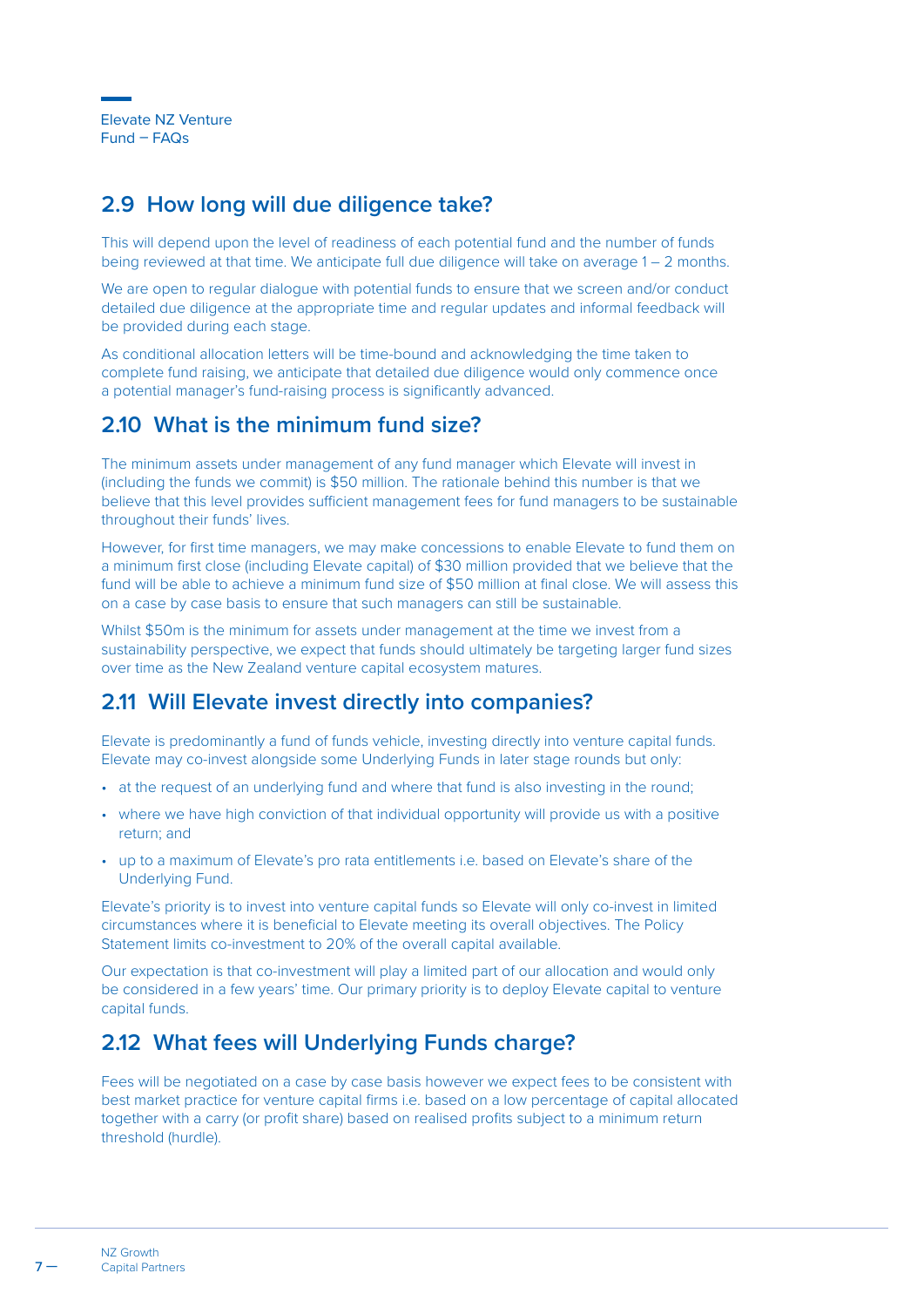## <span id="page-8-0"></span>**3. Policy Statement questions**

#### **3.1 What are the guidelines on what the Underlying Funds must invest in?**

As outlined in the [Policy Statement](https://www.nzgcp.co.nz/assets/Media/VCF-Policy-Statement.pdf), Elevate will invest into venture capital funds that are primarily looking to make Series A and B stage investments (round sizes of \$2 to \$20 million) into New Zealand entities. The Policy Statement sets out that a minimum of 75% of Elevate available capital should be invested in New Zealand entities in Series A and Series B rounds, but we do want this percentage to be as high as possible.

We will also be looking to have a diverse range of funds within Elevate's portfolio so welcome funds with sector, geographical or other focuses, not just generalist funds.

#### **3.2 How are Series A and Series B defined?**

These are defined as investment rounds of between \$2 million and \$20 million.

#### **3.3 Can funds invest outside the series A and Series B space?**

Elevate has some flexibility to allow funds to invest outside of Series A and B provided there is strong rationale for doing so. However, Elevate is designed to fill the funding gap in Series A and Series B so getting money into that space is our priority. The allowance outside of Series A and B permits investment in both earlier (i.e. Seed) and later stage (i.e. Series C + round) **investments** 

## **3.4 What is a fund with a "New Zealand Connection"?**

A fund established to invest predominantly in New Zealand entities and in respect of which the locally established general partner and investment manager (or equivalent):

- is a New Zealand resident and has a permanent establishment in New Zealand; and
- employs at least two investment professionals, at least one of whom is a senior investment professional in a voting role in respect of investment decisions for the fund, and whose principal place of work is New Zealand, and
- demonstrates significant commitment or contribution to New Zealand venture capital market development.

## **3.5 What does New Zealand Venture Capital market development look like?**

For the purpose of assessing a fund with a New Zealand connection, we will assess this on a case by case basis. Some of the activities we would be looking for include:

- senior investment personnel attend pitch events and/or networking events;
- providing exposure to global best practice;
- training and development of new and existing staff which might include:
	- the recruitment of graduate interns.
	- secondments for domestic employees into offshore offices;
	- performing or organising training (masterclasses) for founders or for domestic investors on investing in alternative asset classes.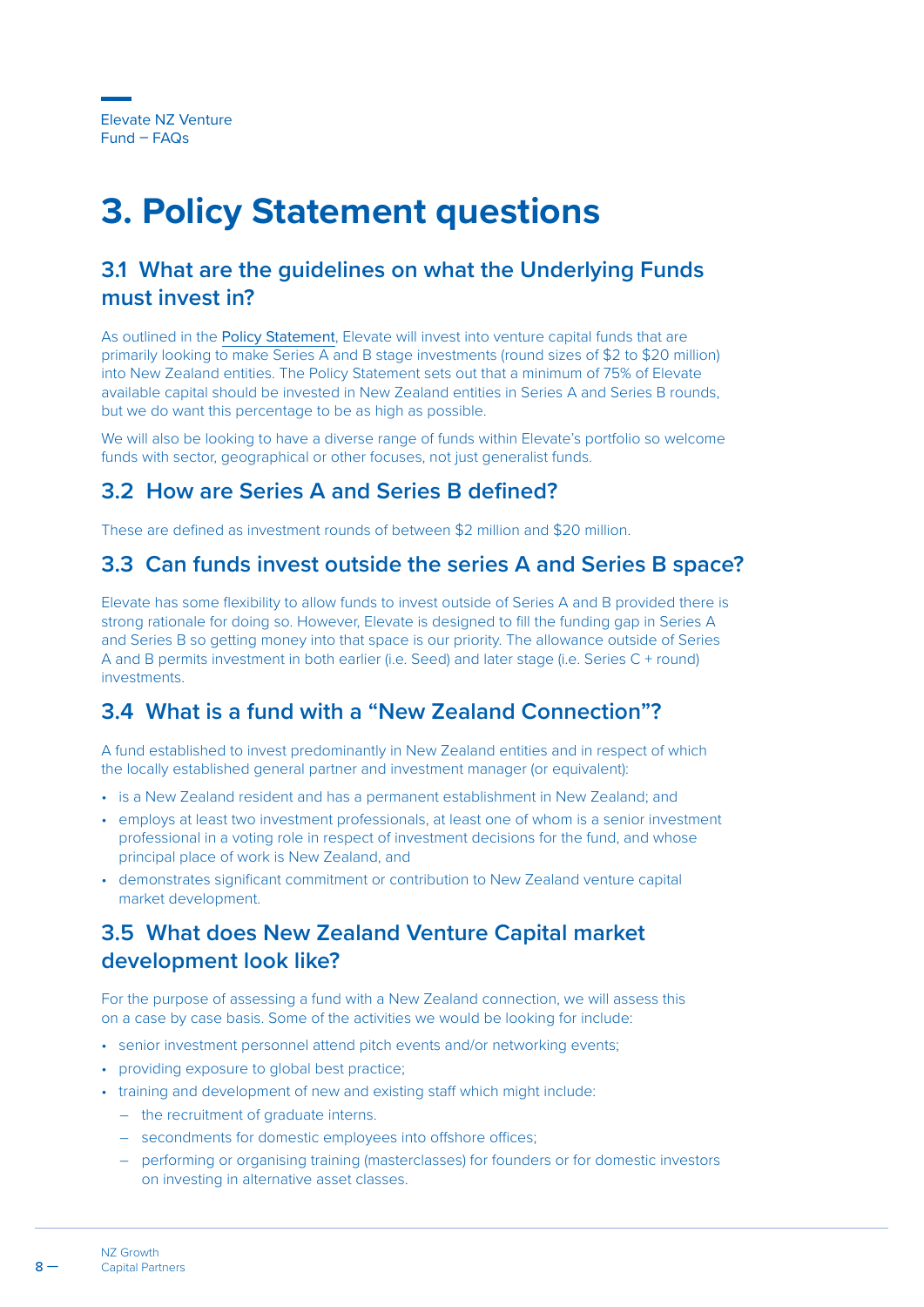We don't want to be too prescriptive here as there are lots of different ways to contribute to the local ecosystem. Let us know what you are thinking, or we are happy to provide suggestions.

NZGCP will also be working to establish a number of market development activities to support the venture capital ecosystem.

## **3.6 What is a New Zealand entity?**

An entity which (itself and/or through any of its subsidiaries, as the case may be), at or immediately following the time of initial investment, has:

- the majority of its full-time employees and independent contractors (by number) in New Zealand or the main operations based in New Zealand; and
- one or more of the following:
	- its shareholder (or equivalent) voting control held by one or more New Zealand residents (as defined for tax purposes); or
	- New Zealand residents (as defined for tax purposes) as the majority of its senior leadership team; or
	- its headquarters in New Zealand.

## **3.7 Can a fund invest in foreign entities?**

The definition of a New Zealand entity is only tested at the time of first investment by an Underlying Fund. We anticipate that many of these companies will no longer meet these criteria as they move into international markets and grow. These criteria will not limit the ability of venture capital funds to provide follow on investment into companies that have subsequently moved offshore.

Our target is that all the capital allocated to Elevate will be invested into New Zealand entities (as defined above). We may allow investment into foreign entities on a very limited basis. This will be assessed on a case by case basis and we would need to be comfortable that there was some form of strong New Zealand connection or benefit to New Zealand to justify any investment into a foreign entity.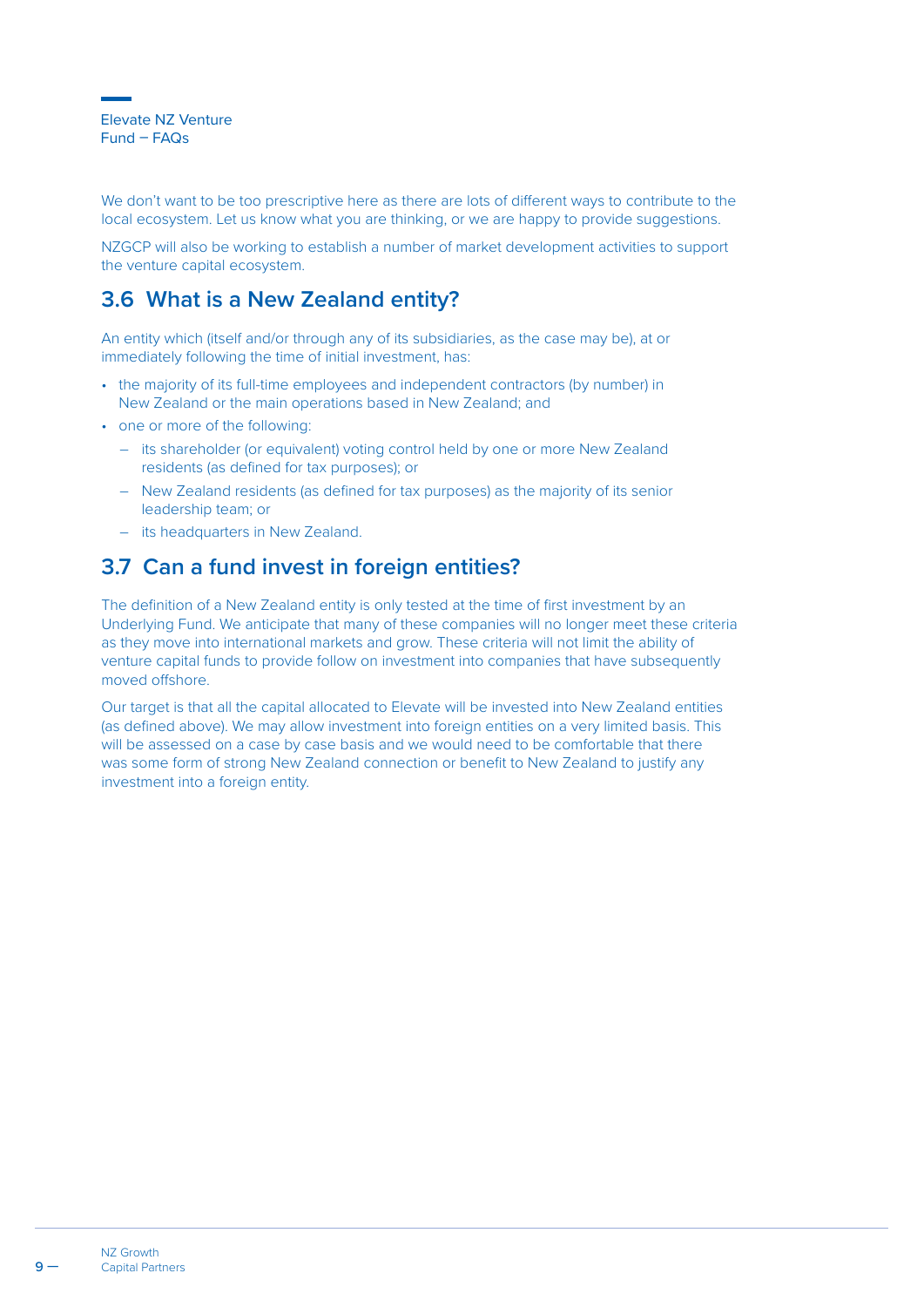## <span id="page-10-0"></span>**4. Investment process**

#### **4.1 What was the timeline for the implementation of the Elevate?**

The key milestones in the launch of the Venture Capital Fund were:

- 30th May 2019 The Crown announced the creation of the \$300 million Venture Capital Fund as part of Budget 2019
- 22nd August 2019 The Venture Capital Fund Bill was introduced to Parliament
- September 2019 Industry consultation and select committee process undertaken
- 13th December 2019 Venture Capital Fund Bill received royal assent to become Act of Parliament
- 19th December 2019 VCF Policy Statement published
- February 2020 Venture Capital Fund entered into agreements with the Guardians and NZGCP and became operational.
- March 2020 Official launch of the VCF as Elevate NZ Venture Fund and applications opened to potential fund managers.

#### **4.2 When will the Investment Committee meet?**

The Investment Committee will meet quarterly and will make recommendations at these meetings as to which funds to enter into the due diligence phase or to make a conditional allocation to. However, at the initial establishment of the fund, due to the high level of interest from potential applicants the investment committee is meeting more frequently than this.

#### **4.3 What is the investment process of Elevate?**

Elevate aims to provide a clear and robust due diligence process that can help to attract private capital into the New Zealand venture capital market. We will also apply portfolio allocation tools to ensure that we meet the fund's objectives over the long-term. Consequently, we expect that not all funds will be selected to be taken through to detailed due diligence and only a small proportion of funds will be ultimately allocated capital by Elevate.

We will ensure that any decisions we make are accompanied with detailed feedback to the applicants and we note that funds may be re-considered at subsequent investment committee meetings e.g. if a fund is not selected for portfolio allocation reasons, it may still be subsequently progressed/ selected in the future and similarly if a fund makes changes as outlined in any recommendations provided at the time of rejection.

An overview of the stages of our investment process is as follows:

#### 1. Initial Screening and Eligibility:

Once we have received a formal application, NZGCP makes an initial assessment of whether an allocation to a potential fund manager would meet the objectives of Elevate. We will also use this initial screening process to determine which funds to recommend taking through to detailed due diligence at that stage. The Investment Committee will then determine which funds to progress to detailed due diligence.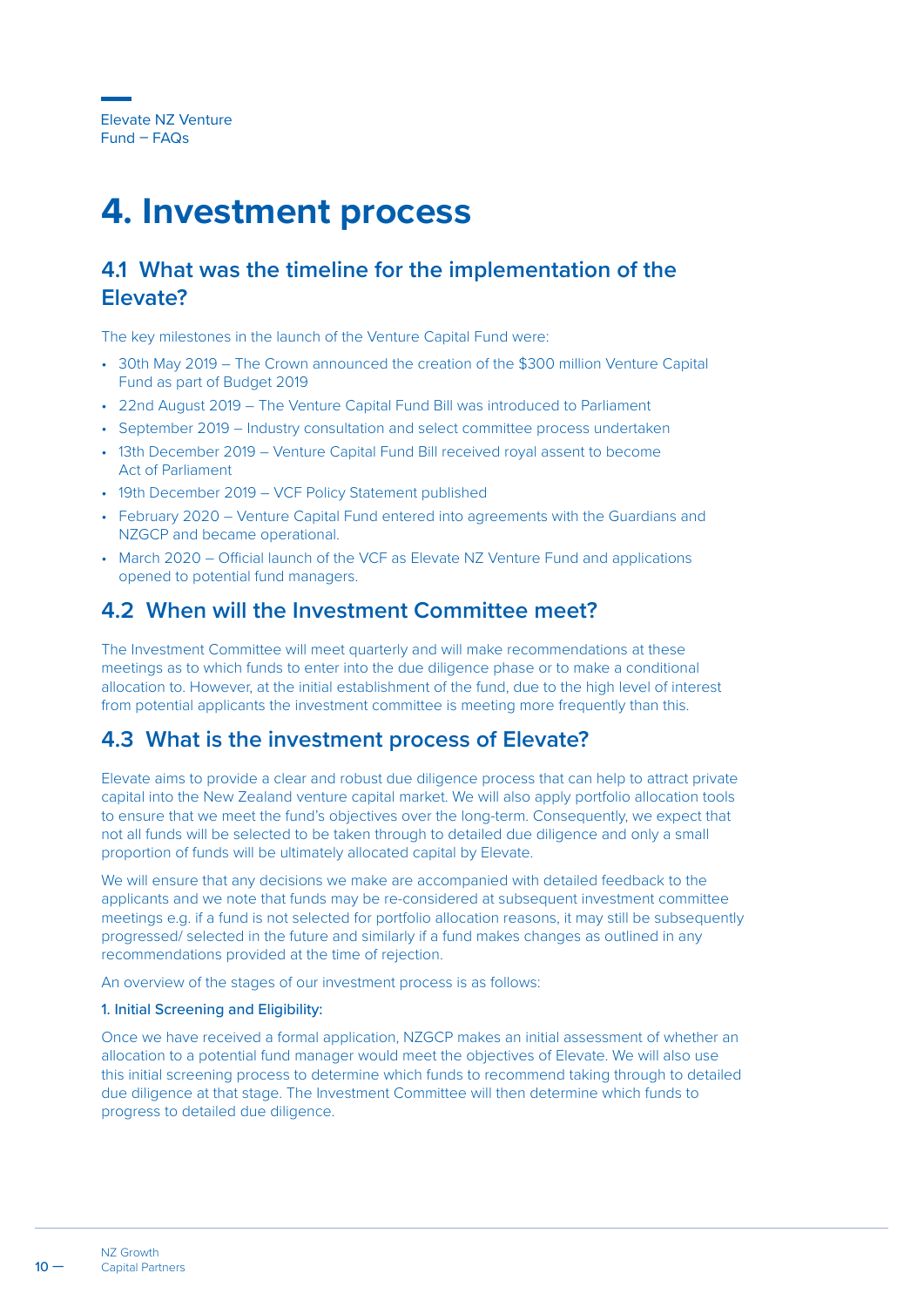Elevate NZ Venture Fund – FAQs

If there are any fundamental concerns with an application e.g. eligibility for the programme, we will address this with the applicant, allowing them to provide further information or to alter their application prior to completing our screening process.

Following the Investment Committee's decisions on which funds to take through to the detailed due diligence stage, all funds will then receive a formal letter confirming whether they have been selected to progress to the next stage (or if not, why not) and

#### either:

- a. confirmation that they have been selected to move to detailed due diligence and key areas of focus for due diligence; or
- b. if an applicant is not being taken through to detailed due diligence at this time, whether they may be re-considered by the investment committee in due course and/or any recommendations for changes/modifications to the fund or application if it were to be re-considered for an investment by Elevate.

#### 2. Detailed Due Diligence

Subject to the Elevate Investment Committee approval and evidence of substantive progress with private capital raising, potential fund managers are assessed against Elevate's conviction review framework and portfolio allocation framework. Noting that for first time fund managers, the preliminary evidence of matching capital may be more indicative than binding, potentially allowing their application to progress (at our discretion) under the extended conditional allocation timeframe for first time fund managers.

At this stage we will also look to negotiate and agree the terms of a potential allocation.

#### 3. Conditional Allocation Letter

The Investment Committee review the outcomes of diligence and potential portfolio allocation. Those approved will be provided with conditional approval for an allocation proposals approved by the Elevate Investment Committee will be issued with a time bound conditional allocation letter (six months for first time fund managers and three months for established fund managers).

Any funds that do not receive a conditional allocation will receive feedback on the reason(s) for this together with any recommendations for changes to their fund/application and if applicable, timeframes for when they may be reconsidered at the next Investment Committee meeting.

#### 4. Conditions Satisfied

Fund manager provides binding evidence of external private capital commitments and satisfaction of any other conditions as set out in the conditional allocation letter.

#### 5. Final Approval and Allocation

Final documentation is agreed and executed. Funds will then be available for draw down in accordance with the terms.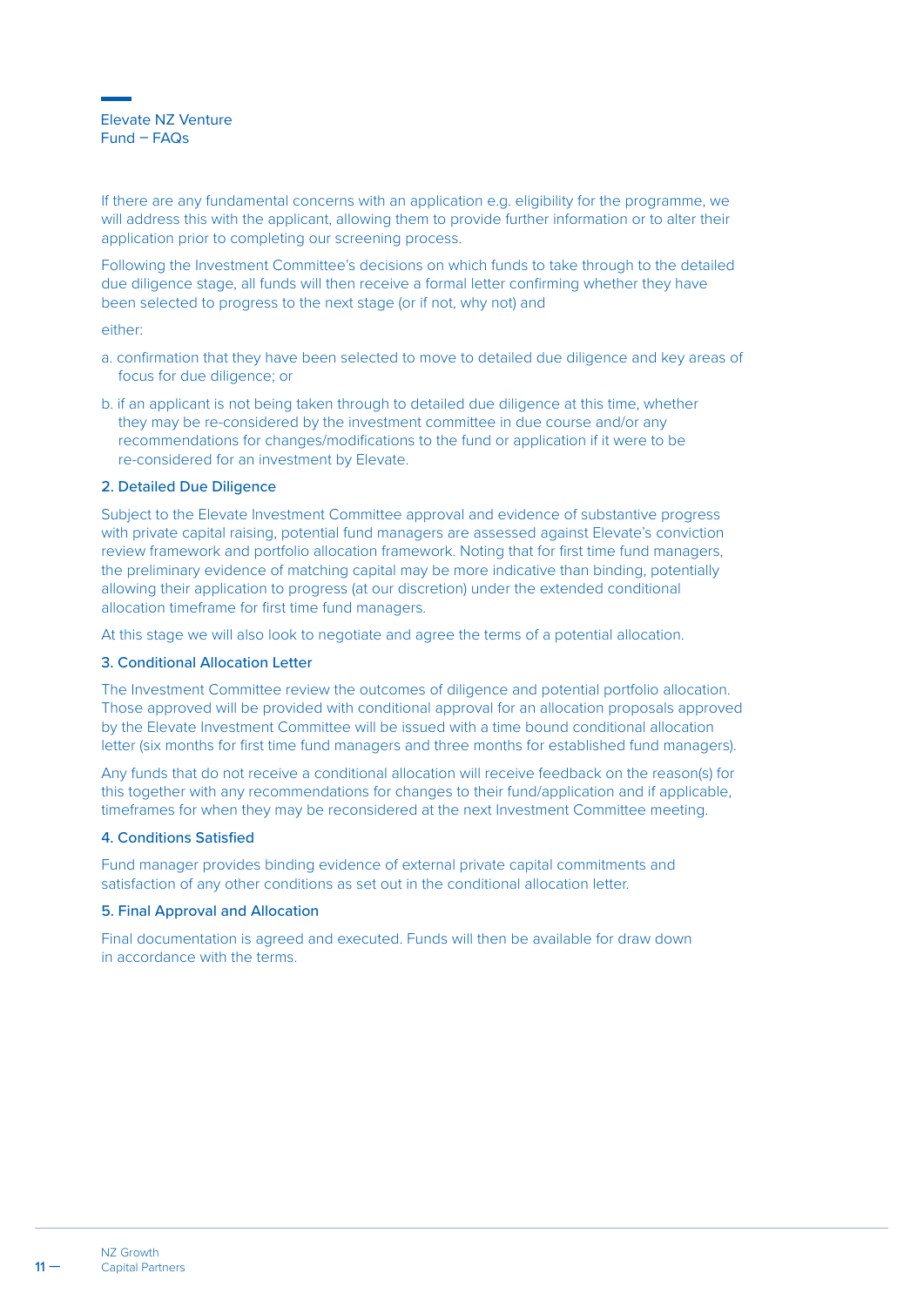#### **4.4 What does your decision framework look like?**

Elevate will allocate capital to fund managers on a commercial basis using best practice fund of funds selection processes and portfolio allocation tools designed to meet the objectives of the programme.

Potential fund managers will be assessed based on a number of factors including, but not limited to:

- intention to allocate significantly all of capital to Series A and B stage New Zealand businesses.
- track record of success as a venture capital fund manager and/or investing in early stage companies.
- connections and capability to support their portfolio companies on their growth journey.
- fund fit within the wider Elevate portfolio.
- ability to source matching capital from private investors.
- commitment to developing the New Zealand venture capital industry.

We have developed a conviction framework, in conjunction with the Guardians, which focuses on the following key areas:

| <b>Key criteria</b>             | What we look for                                                                                             |
|---------------------------------|--------------------------------------------------------------------------------------------------------------|
| <b>Viability</b>                | The manager is secure and stable                                                                             |
| Structure & focus               | The manager is appropriately focused and aligned to<br>VCF and the Policy Statement requirements             |
| <b>Trust &amp; transparency</b> | The manager is trustworthy and transparent                                                                   |
| Risk awareness & management     | The manager has an ability to manage the risks arising<br>from its strategy                                  |
| People capabilities             | The manager's investment personnel are suitably<br>skilled                                                   |
| <b>Process capabilities</b>     | The manager has appropriate systems, tools and<br>networks                                                   |
| <b>Opportunity consistency</b>  | The manager's strategy delivers the risk-return profile<br>in line with the opportunity                      |
| Performance                     | The manager is performing / has a track-record of<br>performing in line with our expectations                |
| Market development              | The manager would contribute to the policy objective<br>of developing the New Zealand venture capital market |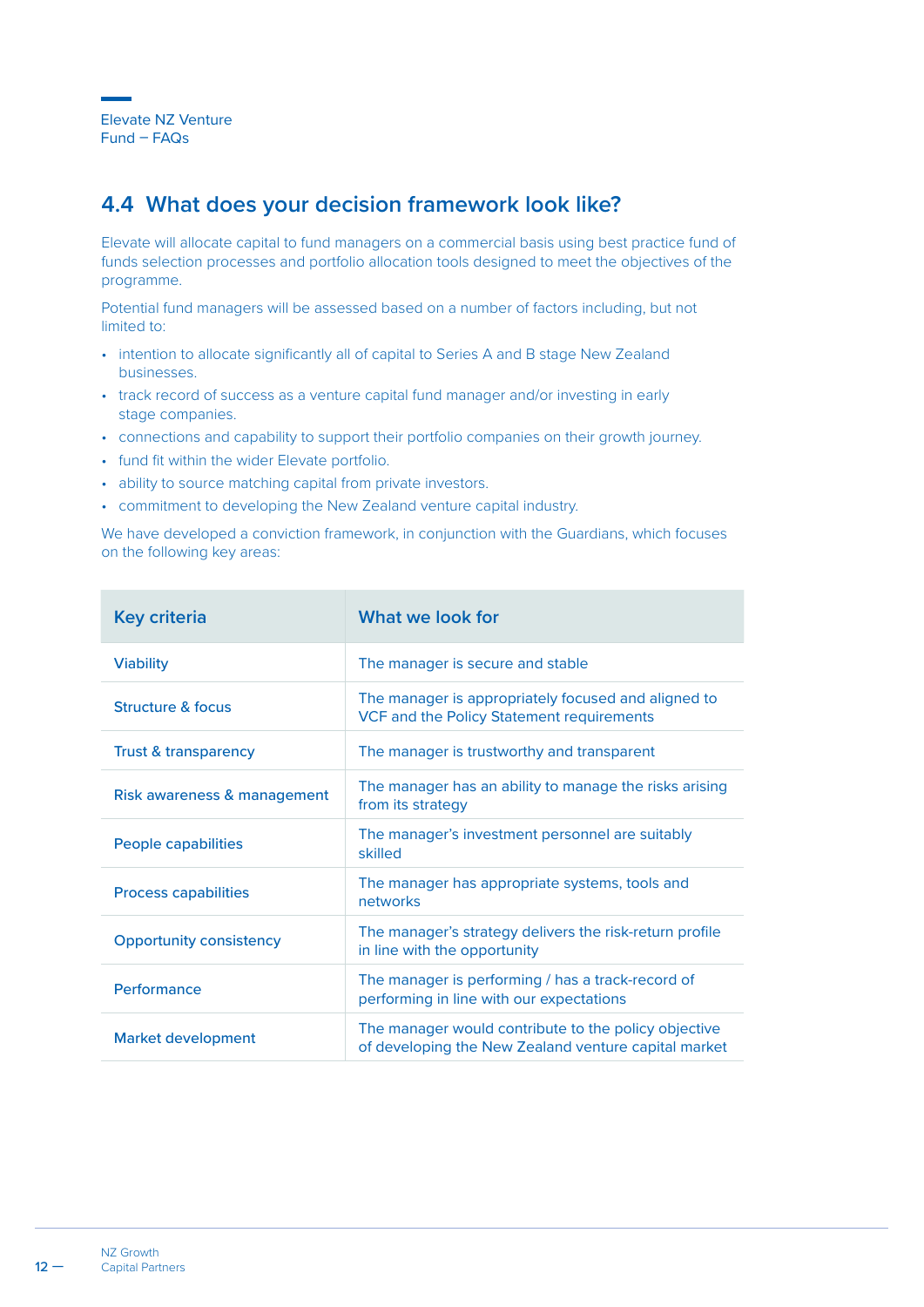## **4.5 In addition to the above, what are the key factors you look for in funds that you invest in?**

Whilst there are a number of factors that we consider, particular weighting is given to the following areas

#### 1. Investment track record

The principals of the manager should be able to demonstrate a strong and relevant track record investing in and supporting companies at the Series A/B stage (and ideally beyond through to exit). For first time funds, we will look at the individual track records of the principals/partners themselves. We would normally expect that the investment track record should be sufficient to demonstrate over 5 years of direct investing experience at the Series A/B stage or later and ideally the track record should be validated at least in part by exits (not just unrealised gains).

Where a fund has identified expertise gaps, they should seek to address these through appropriate advisory, venture or operating partners (or equivalent) and/or networks of appropriate resources to call upon. Of all the factors we consider, we give the greatest relative weighting.

#### 2. Team experience and cohesion

The manager's principals should have relevant backgrounds for the fund's investment strategy. Fund principals and key persons should have a track record of working together.

#### 3. Developing venture capability

Managers should be improving New Zealand's venture investing capability e.g. through hiring local investment teams or running mentoring programs. Teams should be adequately resourced to execute their investment strategy and may need to enhance this with additional resource both domestically and internationally.

#### 4. Fund size, investment focus and global connectivity

A key market development objective is to meet existing funding gaps in the New Zealand market. Whilst the fund is targeting investment in Series A/B, we will also evaluate funds' strategies /intentions to address different parts of that funding gap as well as strategies for ensuring investee companies have access to later stage funding.

We will also consider specific sector funding gaps and potential funds' strategies to address those.

Funds that are either appropriately sized and targeting existing funding gaps and/or managers that have strong global connections and can attract later stage capital are likely to produce stronger commercial outcomes and to have stronger origination capability as competition increases.

One of the objectives of Elevate is to create an appropriate number of funds that are of sufficient scale to provide a meaningful long-term impact in addressing funding gaps. We will therefore also take into account the ambition and future intentions of a manager to build appropriately sized funds for the sector / strategy that they are targeting.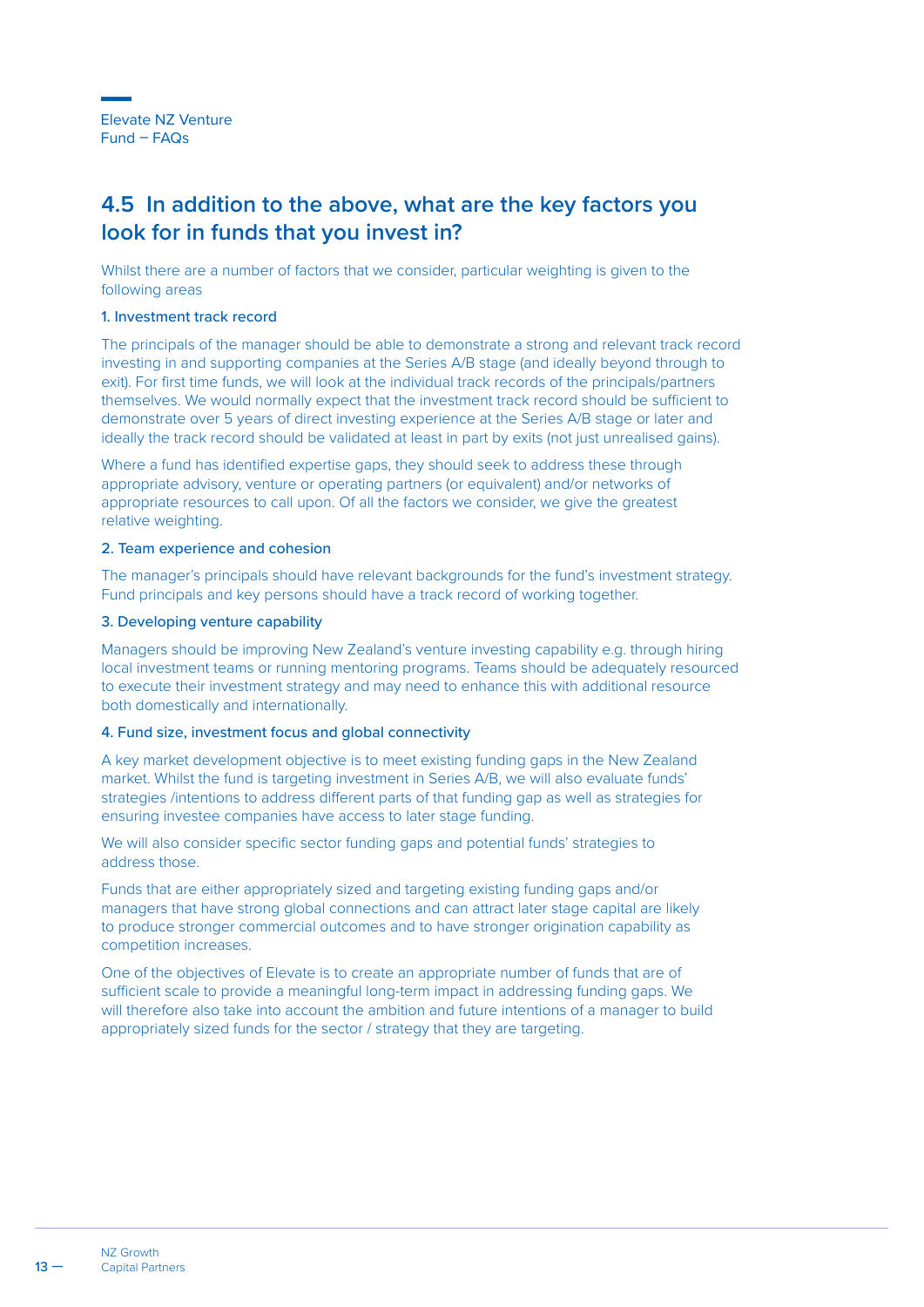Elevate NZ Venture Fund – FAQs

Additionally, we will assess manager's investment strategy and ability to execute on the following areas:

#### 5. Deal origination

Managers should have strong origination strategies which are aligned with their investment strategy. These may include deep and relevant networks, content creation, providing advice to start-ups, incubator programs etc.

#### 6. Post investment value add

Managers should be able to assist their portfolio companies as they expand i.e. providing transitional management, strategic advice, introductions for recruitment, analytical support, board representation, customer introductions. We will assess managers' strategies for providing such support at various stages of a company's life cycle, together with the resources they have to do so and verifying their track-record in doing so.

## **4.6 Do you require a commitment from the principals (a GP commitment)?**

Yes, in line with international best practice of creating alignment between the general partners and the investors, we do believe that principals of every general partner (or equivalent) should be making a material commitment to the fund (commensurate to their individual wealth). While we do not have absolute fixed requirements in this regard, our expectation is for an aggregate GP-related commitment of approximately 1.0% of the fund's total committed capital or 20% of each GP principal's net wealth but we are happy to discuss this in more detail at the relevant time.

#### **4.7 Will you publicly disclose which funds have or have note progressed through each stage of the due diligence phase?**

No, the names of the funds that have applied; all decisions we make through the screening and detailed due diligence phases; and the feedback we provide to applicants, is extremely commercially sensitive. We may, for example, choose not to invest in a particular fund due to our own portfolio constraints and we do not feel disclosing the names of funds that we reject is of public benefit and may in fact be damaging to the applicants' fund raising process regardless of the reason for our decisions.

In light of this, all such information is being restricted to the Elevate team, the Elevate Investment Committee, the Guardians and the affected funds only. Other members of the NZGCP team will not be involved in the decision-making process or have access to the decision outcomes.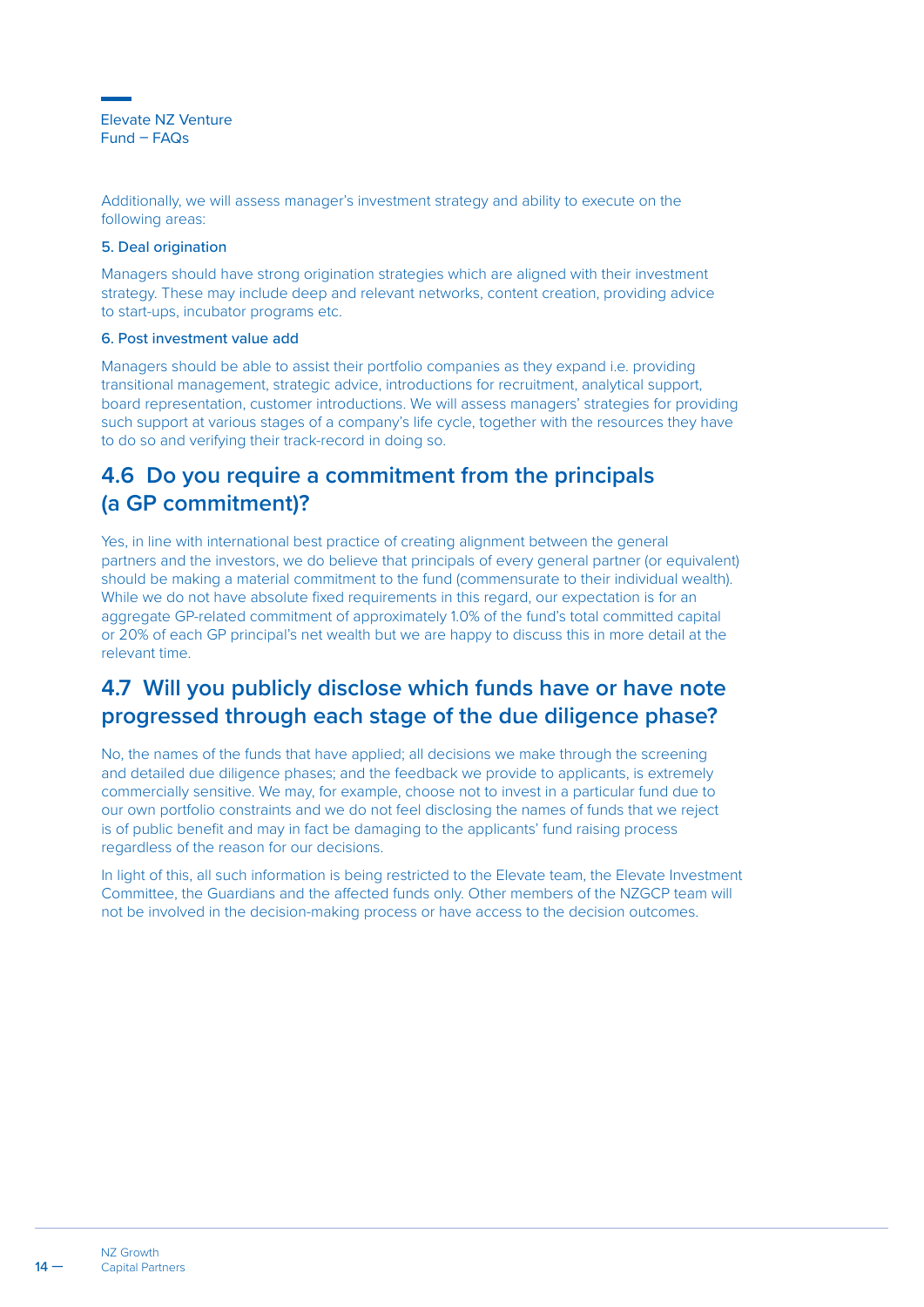Elevate NZ Venture Fund – FAQs

#### **4.8 Who makes up the Elevate Investment Committee?**

The investment committee currently comprises:

- Matt Ocko (Independent member) Silicon Valley-based Mr Ocko of venture capital fund DCVC has had a strong focus on the technology sector throughout his 30-year VC career.
- Danny Lee (Independent member) Hong Kong-based Mr Lee of Bluepool Pool Capital and previously Bain Capital Asia has been investing globally over the last 20 years;
- Dana Settle (Independent member) Los Angeles-based Ms Settle of venture capital fund Greycroft Partners which she founded in 1996. Ms Settle is also on the Board of Directors of the US National Venture Capital Association and is a Board observer on a number of US based start-ups; and
- James Pinner, Chief Investment Officer and Rob Everett, Chief Executive, both of NZGCP.

Investment committee decisions will require at least 75% approval.

Additionally, Elevate has appointed Randy Komisar as a strategic adviser to the fund. Mr. Komisar is an investor, entrepreneur, lecturer and author and has a strong venture capital background having joined Kleiner Perkins in 2005. Mr Komisar intends to provide support and advice to Underlying Funds and potential applicants of Elevate funding.

Further details of the investment committee and our strategic adviser can be found on our [website](https://www.nzgcp.co.nz/funding/elevate-venture-fund/).

#### **4.9 What is the most you can allocate to a single fund?**

The maximum we can allocate to any single fund is 20% of the available Elevate capital. However, Elevate does have the ability to increase its exposure to a single manager above this amount by investing in future vintages i.e. subsequent funds of the same fund manager.

#### **4.10 How much will you allocate to first time fund managers?**

Elevate is limited to investing a maximum of 20% of the available capital in aggregate to first time fund managers. However, investment into second vintages of these funds does not fall under these restrictions.

Due to the limitation on how much we can allocate to first time fund managers, we will be very selective over which first time fund managers we do allocate to. Whilst acknowledging that one of our key objectives (market development) may involve allocating money to first time fund managers but this will be done in a manner that is consistent with how we evaluate established fund managers (albeit we will necessarily have to evaluate the individuals' track records rather than their fund's). See questions 4.4 and 4.5 for more detail on our evaluation framework.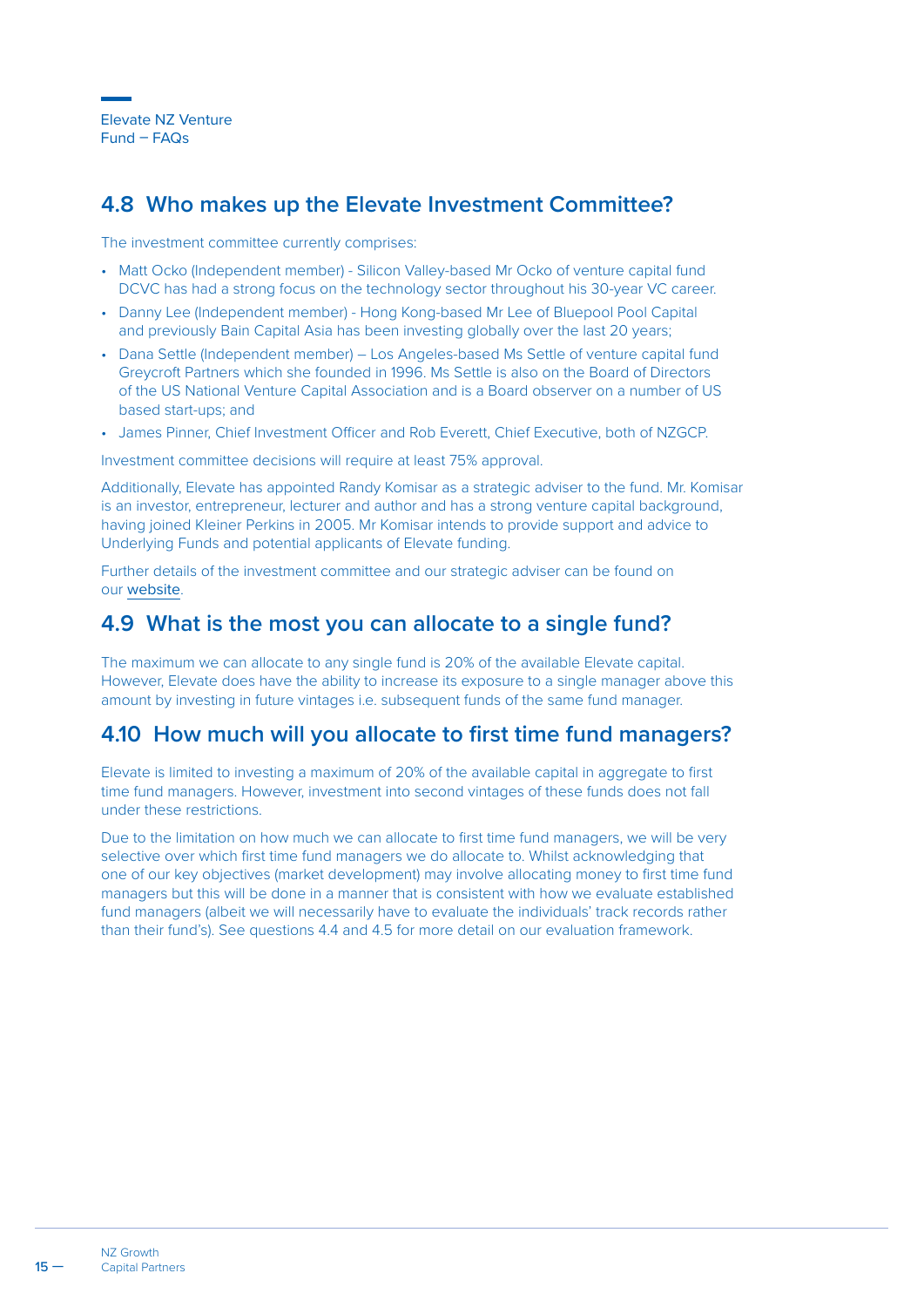## **4.11 What are the ongoing reporting requirements of underlying funds?**

We will provide more details in the formal agreements for potential funds that are selected for full due diligence. However, most of the reporting requirements for Underlying Funds will mirror the standard ILPA reporting requirements.

Given our mandate and the objectives of the VCF Act, we will however also require Underlying Funds to collect and report a small amount of economic data from their individual investee companies. This reporting requirement will only be needed on an annual basis and will relate to domestic and export revenues, taxes paid and number of employees, etc. At the time of initial investment, we will also require Underlying Funds to report some data on the makeup of the founders and nature of investor base.

Finally, we are in the process of establishing an environmental, social and governance (ESG) policy which will require underlying funds to report on risks and opportunities in these categories alongside their usual quarterly reporting.

We will also be issuing a responsible investments policy which will include a number of prohibited investments and it will be a requirement that all Underlying Funds comply with this policy.

## **4.12 How do I apply?**

Click [here](https://www.nzgcp.co.nz/assets/Media/VENTURE-CAPITAL-FUND-APPLICATION-FORM3.docx) to download the application form.

If you are not a fund manager or prospective fund manager but are looking to raise capital for your start-up company, check out our NZGCP [website](https://www.nzgcp.co.nz/) for more information about access to capital.

#### **4.13 Who should I contact regarding a potential application or to find out more information about Elevate?**

Please email vc[f@nzgcp.co.nz](mailto:vcf%40nzgcp.co.nz?subject=) or get in touch with any of the Elevate team.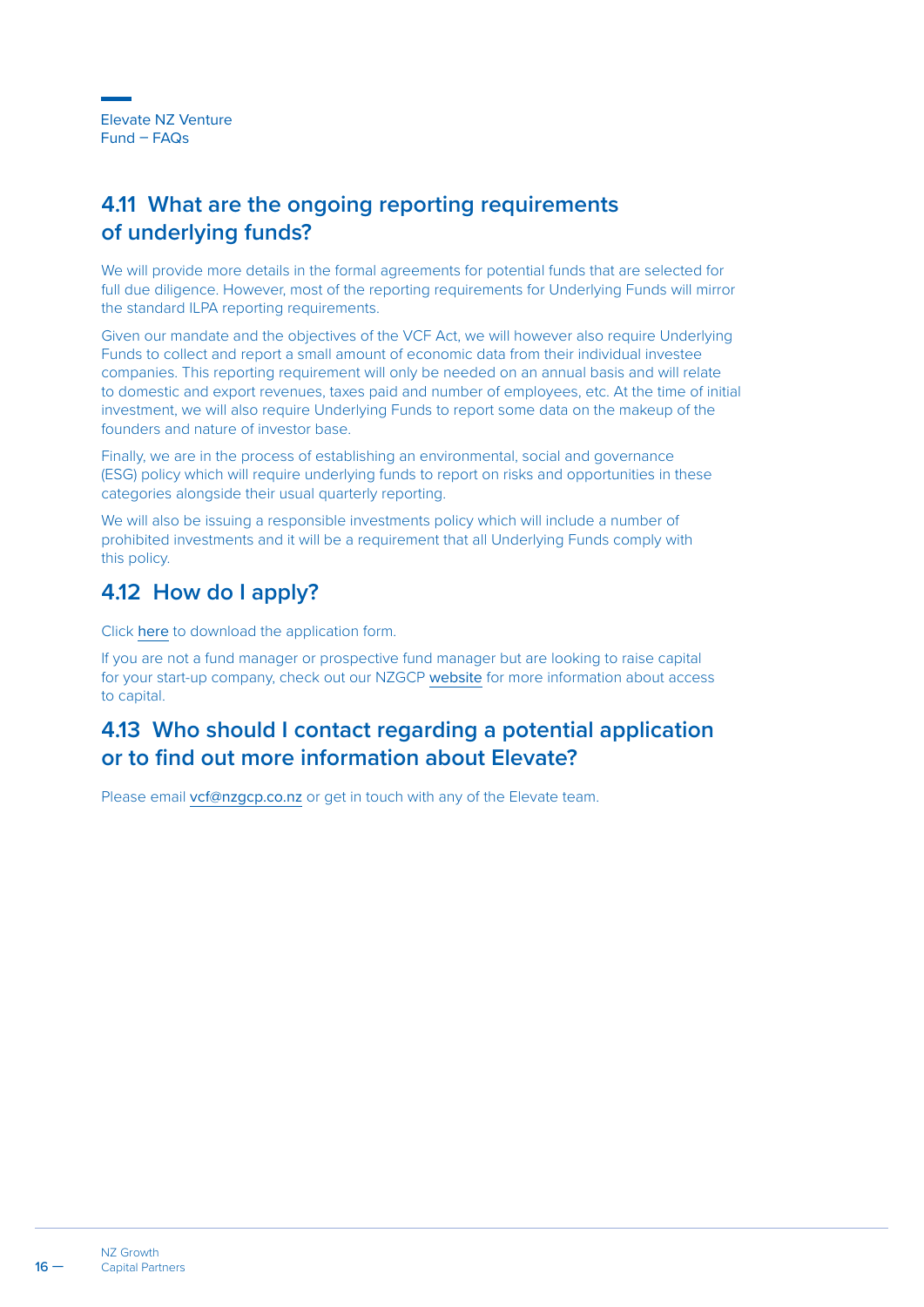## <span id="page-17-0"></span>**5. Other questions**

#### **5.1 What details of Elevate's performance will be made public?**

As stated in question 4.7, we will not disclose details of our applicants throughout our investment evaluation process. However, once we have made an allocation to a fund (and it has become unconditional) we intend to announce this publicly but will discuss and agree the details with each fund individually at the appropriate time.

We will also provide periodic updates on an aggregated basis of the number of funds that have applied or have progressed through each stage of our investment decision including high level details of various factors e.g. sector focus. We will also periodically report on aggregated performance of the Underlying Funds and other key economic indicators at Elevate's level, but all information will be reported so as to avoid individual fund performance being made public.

#### **5.2 How will you manage potential conflicts between Elevate and other programmes you run e.g. Aspire NZ Seed Fund?**

In conjunction with the Guardians, we have developed a detailed Mandate Management Policy to ensure there are clear guidelines on how each programme is managed and to ensure any potential conflicts are correctly managed. Some of the details include:

- separate investment committees for each of the Aspire NZ Seed Fund (Aspire) and the Elevate NZ Venture Fund
- appointment of independent members to the Elevate Investment Committee
- clear delineation between what each fund can invest in depending upon the stage of investment, noting that other than for co-investments, Elevate has no input into investment decisions made by the underlying funds.
- guidelines for Aspire to ensure that its focus is primarily on pre-Series A rounds but with the ability to invest outside this space where it would not lead to crowding out venture capital funds and fits within the primary purpose and objectives of Aspire.
- establishment of an Elevate investment team that is separate from the Aspire investment team.
- Internal confidentiality guidelines between Aspire and Elevate teams including internal firewalls restricting all Elevate screening and due diligence work and decisions (until a final allocation decision is made public) to just the Elevate team and the Elevate Investment Committee (the exception to this being the CEO and one senior Investment Director who sit on both the Elevate and Aspire investment committees, however, they are restricted from sharing information from one committee to the other).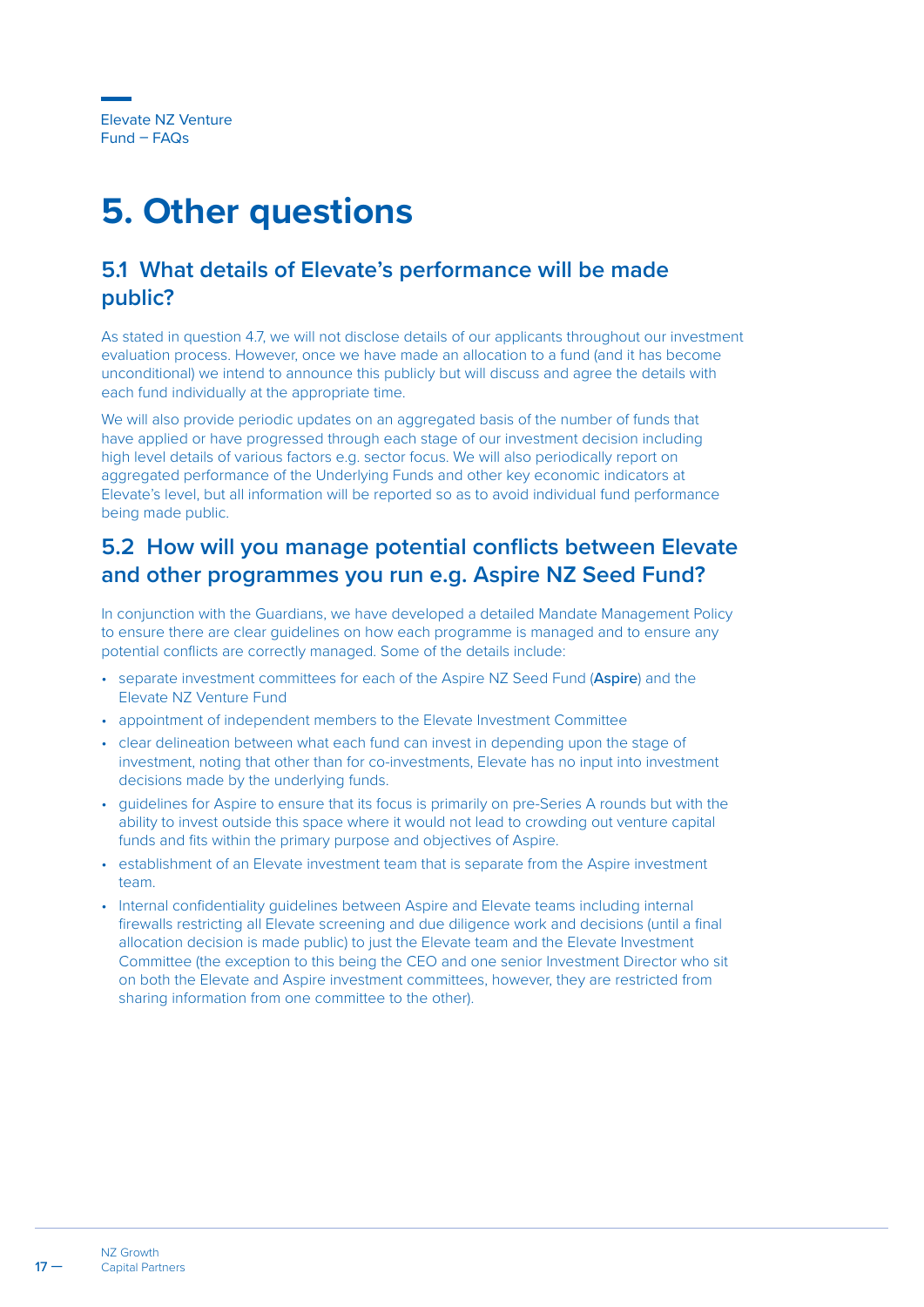## **5.3 Where do I get more information?**

Please check out the [Elevate Fund Policy Statement](https://www.nzgcp.co.nz/assets/Media/VCF-Policy-Statement.pdf) and if you haven't done so already, please contact the NZGCP team for an initial discussion.

Also, keep an eye on our NZGCP [website](https://www.nzgcp.co.nz/) and email [info@nzgcp.co.nz](mailto:info%40nzgcp.co.nz?subject=) to subscribe to newsletters.

We will also update these FAQs regularly based on questions we are asked regularly as the programme is implemented.